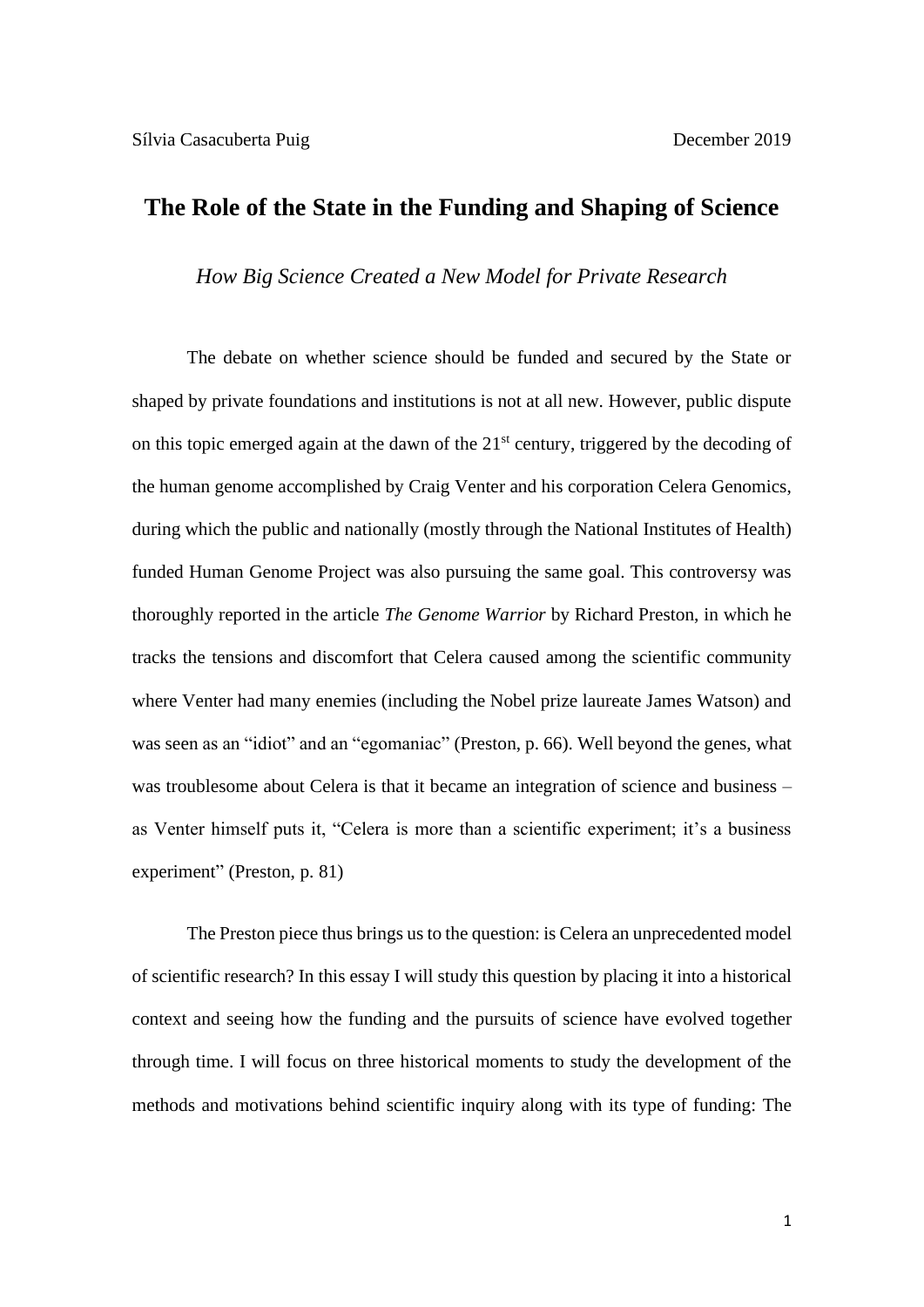Royal Society of London and Francis Bacon, the Industrial Revolution in Britain and Germany, and the rise of Big Science and post-war research policies in the Unites States.

 One of the main figures who analyzed scientific knowledge and its funding was Francis Bacon in 16<sup>th</sup> century England. Bacon, who hugely influenced the creation and the values of the Royal Society of London, claimed in his book *The Advancement of Learning* that science is a public good that ought to be funded by the State in order to ensure scientific progress and discovery. However, his arguments did not exactly portray a "pure" scientific pursuit – discovering for the sake of intellectual discovery – but rather followed the so-called linear argument. To Bacon, funding pure science led to technological improvements which in turn led to wealth, power, and strength for the Nation. These ideas hugely influenced the formation of the Royal Society of London in 1660, whose doctrines were transmitted by Thomas Sprat. As described by Sprat, the Royal Society was a public body formed by "free and unconfined" gentleman (Sprat, p. 3) supporting basic research, which reflects Bacon's understanding of independent science, because "knowledge still degenerates to consult present profit too soon" (Sprat, p. 3). The Royal Society also subscribed to Bacon's idea that scientific research would ultimately strengthen the Nation, as Sprat mentions several times the benefits that their organization would have for the English Nation. In conclusion, the Royal Society and Francis Bacon supported a State-funded model for basic scientific research which followed the linear model.

Nonetheless, this linear interaction between science and industry was critically challenged in Britain during the Industrial Revolution, and the industrialization of the country raised many questions about the relationship between scientific progress and technological inventions. 19<sup>th</sup> century Britain and Germany witnessed how major scientific inventions and discoveries took place in the textile industries and breweries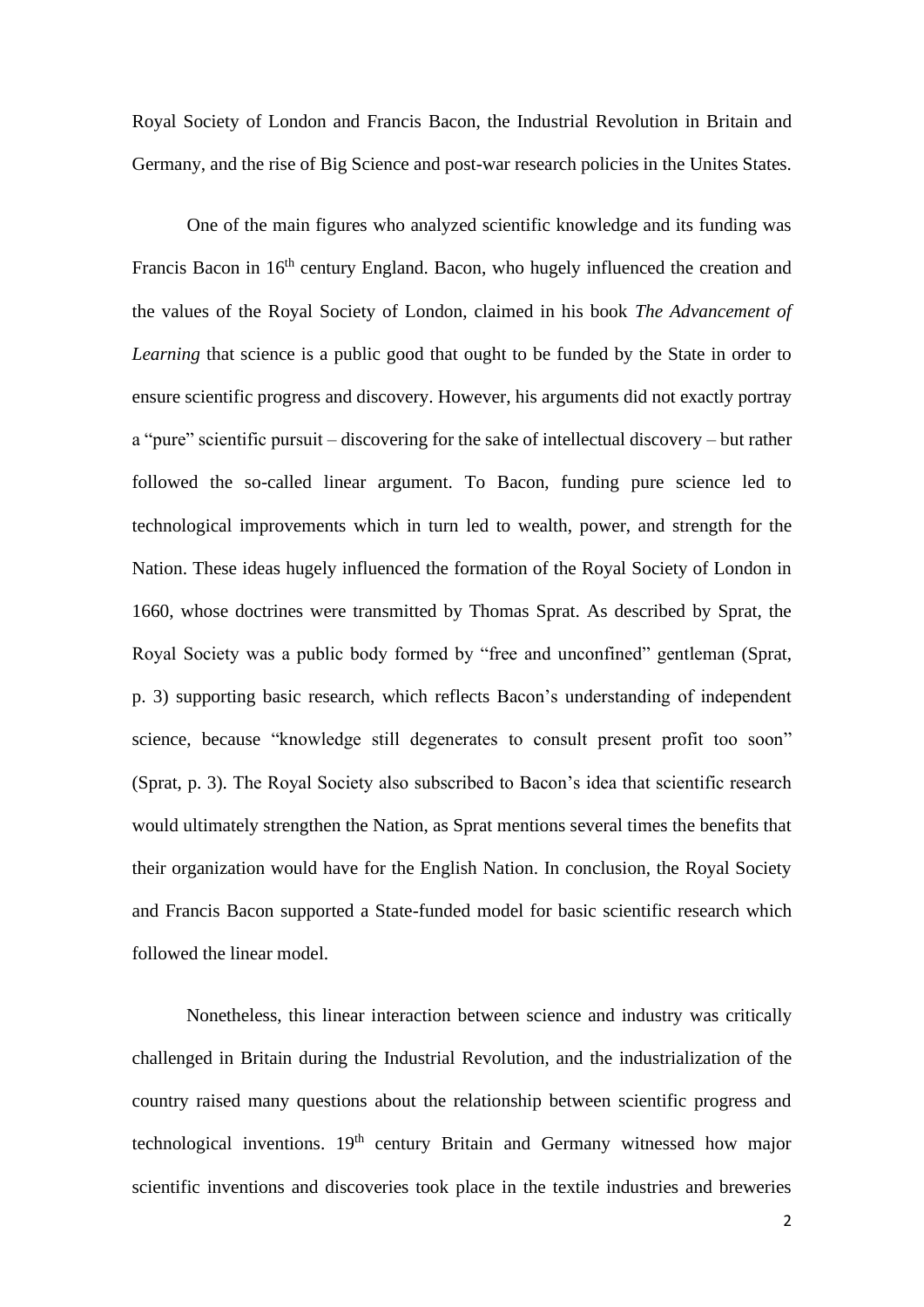rather than in academia or in scientific institutions (Bowler and Morus). The efficacy of the industry as the framework and motivation for scientific progress during that period is unequivocal – Joule, Watt, Carnot, Helmholtz, and countless others made significant scientific discoveries in this industrial setting, especially in the topic of conservation of energy. However, it is clear that this type of science and the motivation behind it is significantly different than that of the Royal Society: first, it was *not* State funded and independent from the government, and second, it was exceedingly motivated by profit. As Helmholtz describes in one of his lectures, the strong interest that many scientists had at the time building a perpetual motion machine was to "produce work inexhaustibly", and thus "fabricate money out of nothing" (Helmholtz, p. 3). Therefore, the role that physics played in the Industrial Revolution shows a shift in the conception of scientific knowledge, motivations, and its relationship to the State and the industry.

In the middle of the  $20<sup>a</sup>$  century, the world saw a new transformation in the conception and development of science with the making of the atomic bomb during the Second World War. Known as the rise of *Big Science,* an unprecedented integration of the science and the State took place in the US during the construction of the bomb, which caused the emergence of the State as the main patron of science (Kevles). Los Alamos project distinctly contrasted with the research of the Royal Society and of the Industrial era – not only was it State funded, but it was essentially unified with the government and its guidelines and targets during the war. When the worldwide conflict was over, the American engineer Vannevar Bush (who had been a major figure in this big national scientific organization during the war) actively worked in ensuring that the State would continue to fund scientific research. In 1945, Bush wrote a report to President Roosevelt entitled *Science, the Endless Frontier,* to advise him on the post-war scientific policies that he believed the United States ought to follow. Bush advocated for the creation of the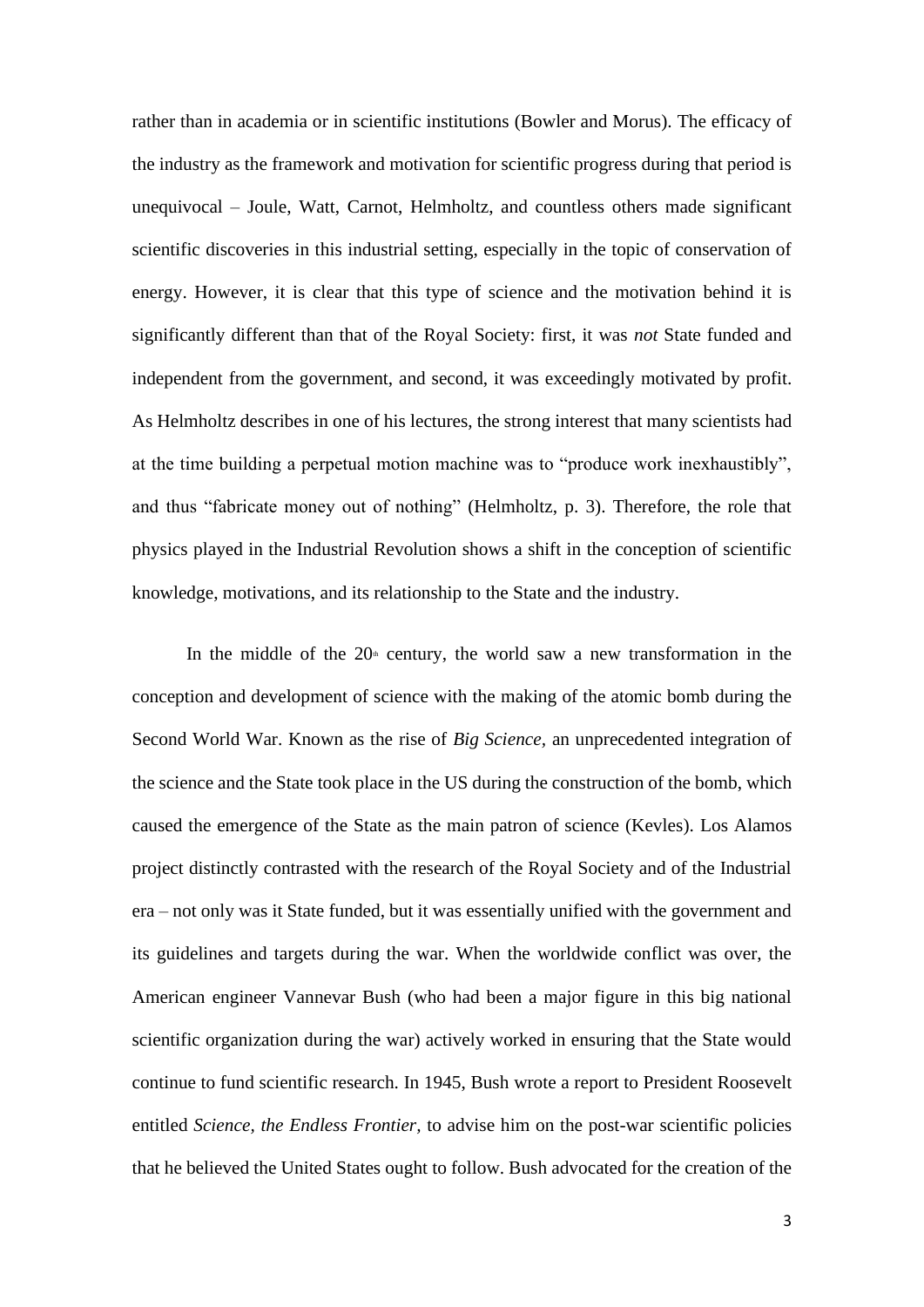National Science Foundation to support basic and applied scientific research and freedom of inquiry. Following our historical study, we realize that Bush's proposal has many arguments in common with Francis Bacon and with the spirit of the Royal Society: the linear model (emphasis on basic research so that it can be later applied), the emphasis of freedom of pursuit of the scientist, and the importance of science towards the Nation's strength and power in relation to the rest of the world. However, it differs from the Royal Society in other aspects, mainly those related to the Big Science model which settled in the US after the war, as it is reflected in the Moon Landing in 1969 during the Cold War and in the Human Genome Project, among other main scientific developments. Therefore, although Bush's idea of the NSF shared many points in common with Francis Bacon's conception of science, the role that the State played in its shaping and conception was extraordinarily higher.

The post-war research policies and the appearance of Big Science in the scientific paradigm bring us back to our initial topic that generated this discussion: Craig Venter and Celera genomics. We again ask the question that we posed in the introduction: is Celera an unprecedented model of scientific research? After reviewing several historical moments, we argue that the answer is yes. This is not because Celera is privately funded and driven for profit. Indeed, we have seen how scientific pursuit simply for the sake of intellectual discovery has not quite been the case throughout history. Even in the arguments of Francis Bacon in defense of pure science, he set ultimate profitable goals for research such as the power and wealth of the Nation. There are many examples that show how basic science was also used for commerce and profit, such as the so-called Garden of Global Commerce owned by Carl Linnaeus (described by Koerner as "the garden as a miniature mercantile empire within a European state") or the trading endeavors of the Dutch East India Company. In this essay we saw an even more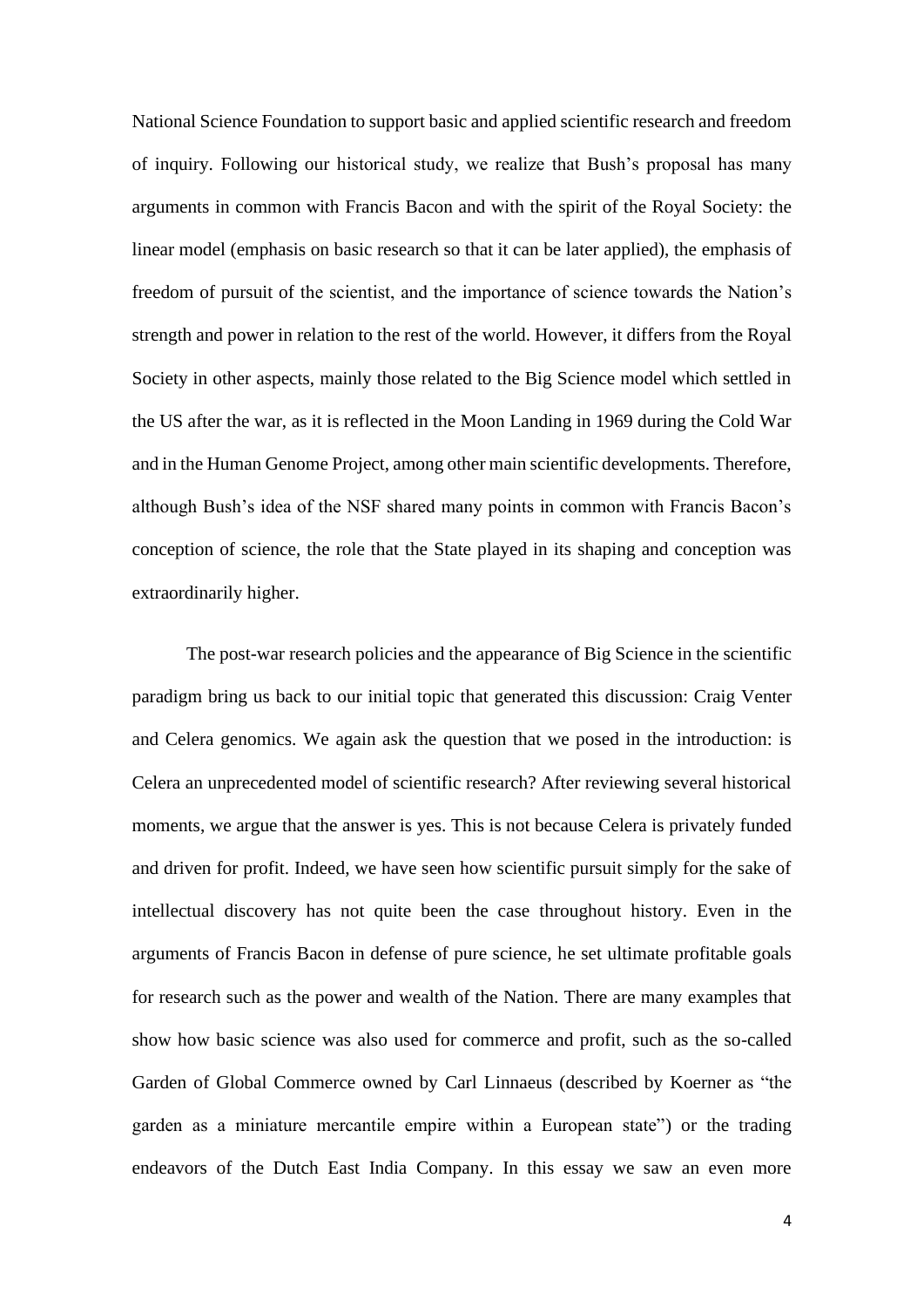unequivocal example of science for the sake of profit: the scientific discoveries that occurred during the Industrial Revolution, which were very clearly ignited by a desire to improve efficiency and profit in the industrial setting.

But Celera is much more than research for profit: it is a new model because it is an unprecedented integration of science and business, which can be understood as the parallel of Big Science in the private setting. It is not only the case that Celera intends to use its research findings to generate profit, but rather that the entire institution is plainly a corporate firm that behaves like any other in the New York Stock Exchange. Craig Venter is thus dangerously reshaping and redefining research institutions into a new model that raises many concerns and ethical dilemmas. If we examine it closely, we see that in fact Celera shares many similarities with the Big Science model: huge impact on society, ambitious and very influential research objectives, a large and massively organized group of scientists, and famous and influential scientific personae (not only within Celera – this model is rapidly spreading with the appearance of figures such as Mark Zuckerberg or Elon Musk). However, it does all of this *completely separately from the State.* Celera is the integration of science and business in the same way Big Science is the integration of science and the State. As noted above, these models of scientific and technological discovery consisting of highly influential and monopolies, with no regulation from the State, and that have a huge amount of power over people's lives – in short, what I identify as *Private Big Science* – have become increasingly popular all around the world. Private Big Science is particularly noticeable in areas like computer science, engineering, and the pharmaceutical industry with companies such as Facebook, Google, SpaceX, Pfizer and many others.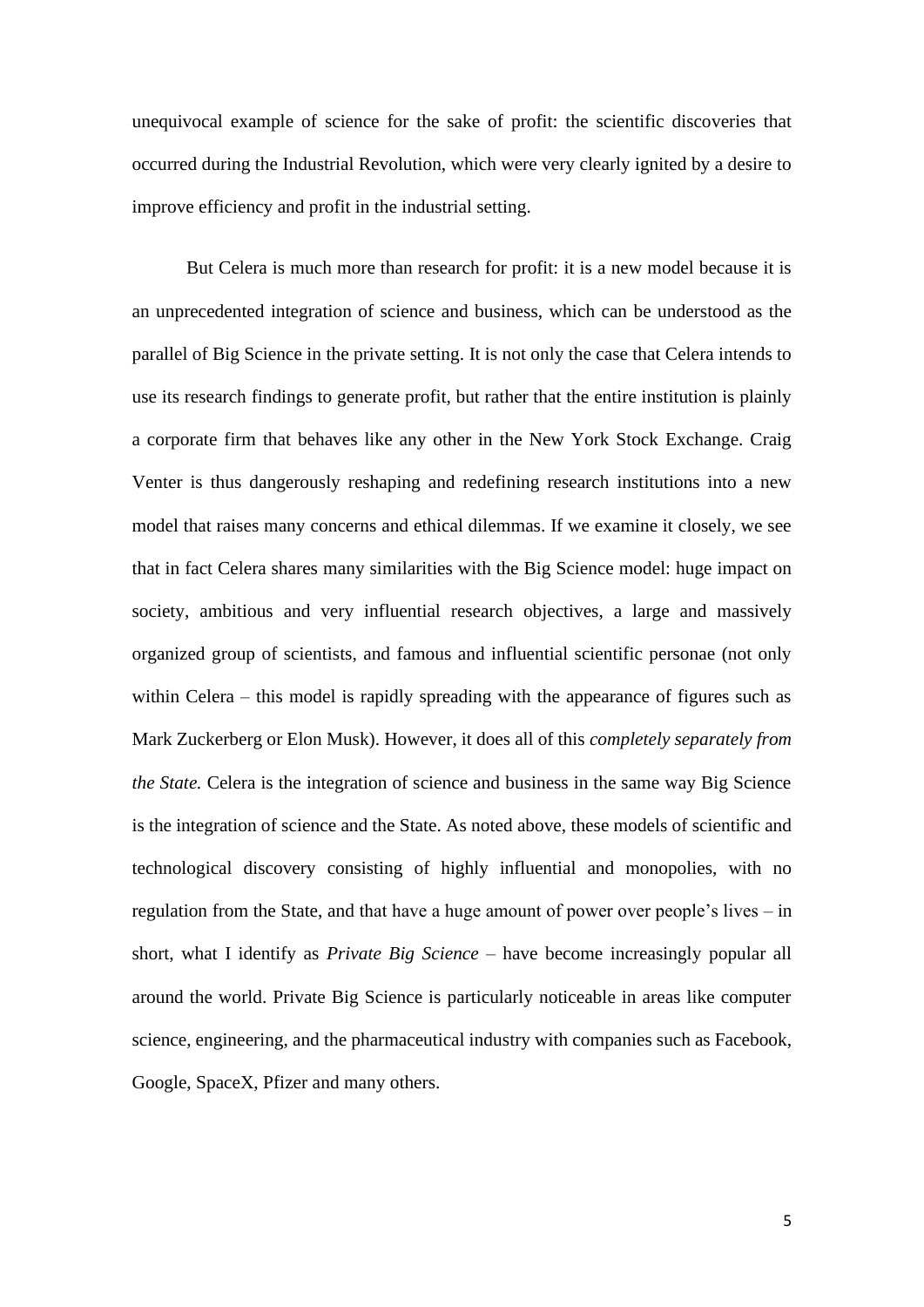This is why we conclude that while private funding of science does stimulate the process of scientific discovery, the presence of State funding and public support of science is imperative. In the recent rise of companies such as Celera, which merge business and science in an unprecedented way, we see a new scientific model that combines the profit-driven character of the Industrial Revolution with the structure of Big Science, but without the State. This type of science is insufficient in a society that recognizes the importance of research that is not necessarily profitable and the essential need for transparency and accountability in scientific research. Private Big Science is threatening precisely because it is big, and thus has great power in our daily lives. While the existence of Private Big Science is not detrimental to scientific progress, the State must continue to fund scientific research in order to ensure that science continues to be transparent, accessible, and beneficial to society.